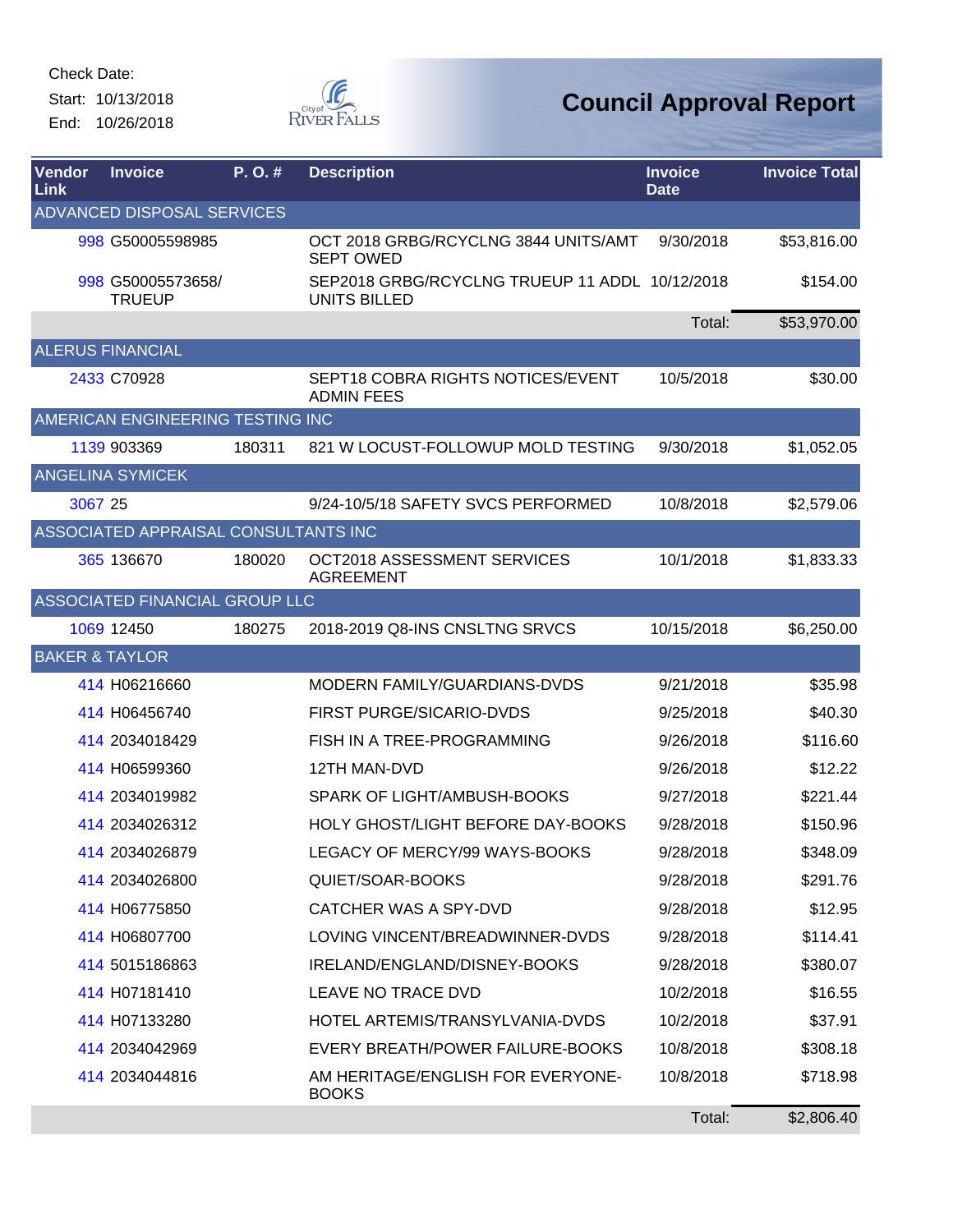Start: 10/13/2018 End: 10/26/2018



| Vendor<br>Link         | <b>Invoice</b>                          | P.O.#  | <b>Description</b>                                | <b>Invoice</b><br><b>Date</b> | <b>Invoice Total</b> |
|------------------------|-----------------------------------------|--------|---------------------------------------------------|-------------------------------|----------------------|
|                        | <b>BALDWIN PUBLIC LIBRARY</b>           |        |                                                   |                               |                      |
|                        | 2092 390718                             |        | REFUND-LOST CD/PUNK GOES CLASSIC<br><b>ROCK</b>   | 10/8/2018                     | \$18.00              |
|                        | BETTENDORF TRANSFER & EXCAVATING INC    |        |                                                   |                               |                      |
|                        | 51 8187                                 | 180287 | 315 N 4TH-SERVICE LINE REPLACEMENT                | 8/6/2018                      | \$1,395.00           |
|                        | <b>BORDER STATES INDUSTRIES, INC.</b>   |        |                                                   |                               |                      |
|                        | 57 916210717                            | 180314 | 3000FT STREET LIGHT WIRE-INVENTORY                | 9/25/2018                     | \$1,002.60           |
| <b>BUG BUSTERS INC</b> |                                         |        |                                                   |                               |                      |
|                        | 2571 200955                             |        | SEPT18-CH PEST CONTROL SVC                        | 9/28/2018                     | \$99.00              |
|                        | 2571 200879                             |        | SEPT18-LIBRARY PEST CONTROL SVC                   | 9/28/2018                     | \$106.00             |
|                        | 2571 200875                             |        | SEPT18-PD/FD PEST CONTROL SVC                     | 9/28/2018                     | \$96.00              |
|                        |                                         |        |                                                   | Total:                        | \$301.00             |
|                        | <b>CENGAGE LEARNING</b>                 |        |                                                   |                               |                      |
|                        | 123 65344170                            |        | SPARK OF LIGHT/CRISIS-BOOKS&DVD                   | 10/3/2018                     | \$121.56             |
|                        | 123 65354236                            |        | RISE OF MYSTICS/LIGHT BEFORE DAY-<br><b>BOOKS</b> | 10/4/2018                     | \$148.44             |
|                        |                                         |        |                                                   | Total:                        | \$270.00             |
|                        | <b>CENTER POINT INC</b>                 |        |                                                   |                               |                      |
|                        | 412 1627758                             |        | THE PROPOSAL/DEATH AT SEA-BOOKS                   | 10/1/2018                     | \$112.65             |
|                        | CHIPPEWA FALLS PUBLIC LIBRARY           |        |                                                   |                               |                      |
|                        | 423 667736                              |        | REFUND-HAPPY'S HOLIDAY BOOK                       | 10/4/2018                     | \$4.00               |
| <b>CITIES DIGITAL</b>  |                                         |        |                                                   |                               |                      |
|                        | 1360 43918                              | 180379 | 2019 LASERFICHE ANNUAL SUPPORT                    | 9/28/2018                     | \$1,300.00           |
|                        | COMMUNICATION SYSTEMS INTERNATIONAL INC |        |                                                   |                               |                      |
|                        | 3520 5242                               |        | 180313 SEPT2018 MGMT AT&T DISCOUNTS               | 9/28/2018                     | \$3,047.30           |
|                        | <b>COMPUTER INTEGRATION TECHNOLOGY</b>  |        |                                                   |                               |                      |
|                        | 379 267789                              |        | SHAREPOINT/OPTICS/SCADA SUPPORT                   | 8/31/2018                     | \$759.20             |
|                        | 379 112006                              |        | SSL 2YR RENEWAL EXP 9/11/2020                     | 9/30/2018                     | \$150.00             |
|                        | 379 269012                              |        | <b>SEPT18 IT SUPPORT</b>                          | 9/30/2018                     | \$552.00             |
|                        |                                         |        |                                                   | Total:                        | \$1,461.20           |
|                        | COUNTY-WIDE EXTINGUISHER SERVICE INC    |        |                                                   |                               |                      |
|                        | 854 11255                               | 180247 | 2018Annual Fire Ext Maint/3 New Extinguishers     | 9/9/2018                      | \$2,112.71           |
|                        | DARRELL'S SEPTIC SERVICE INC            |        |                                                   |                               |                      |
|                        | 85 27 264                               |        | SEPT18-HOFFMAN/DRY RUN/DOG PARK<br><b>SVCS</b>    | 9/30/2018                     | \$296.60             |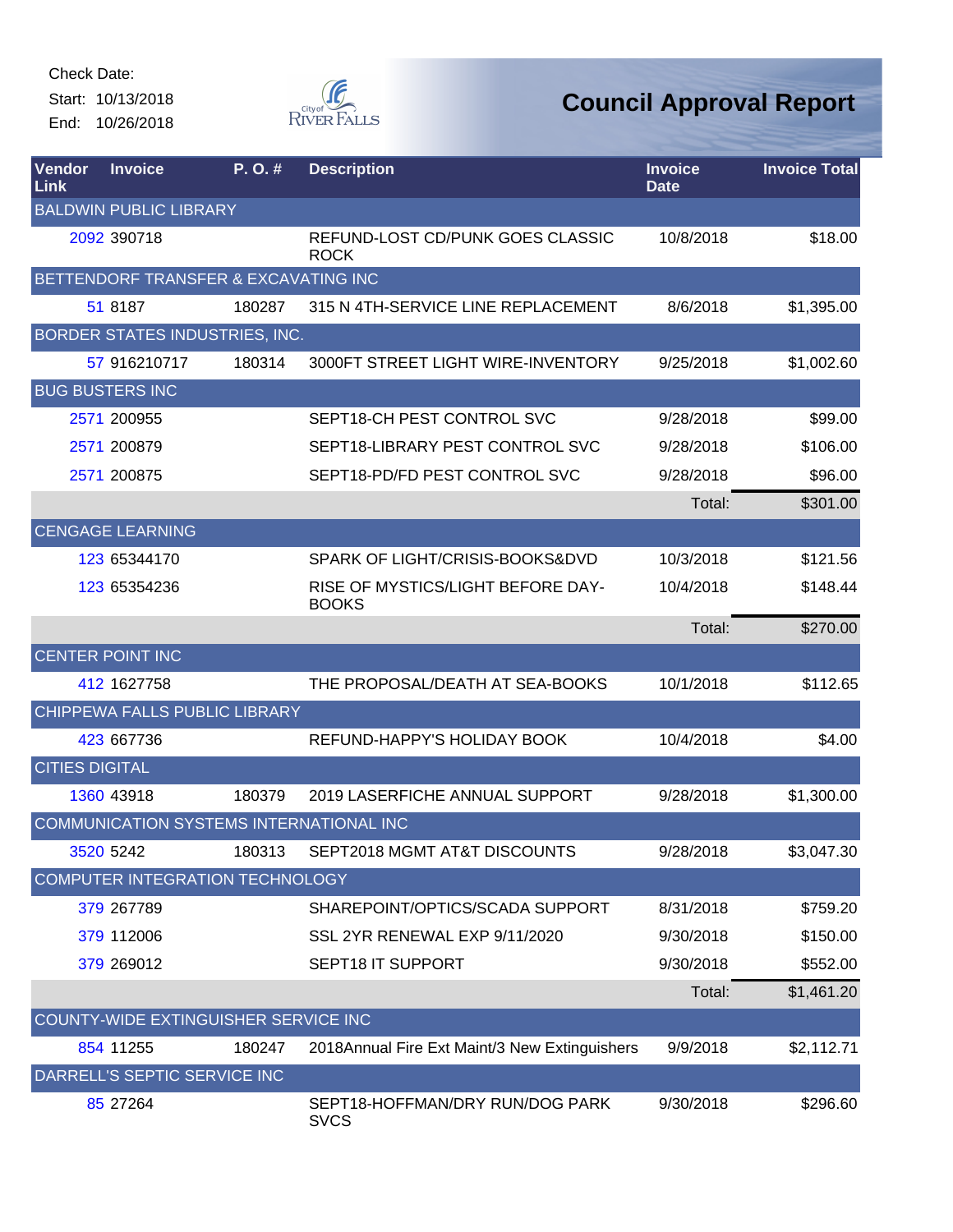Start: 10/13/2018 End: 10/26/2018



| Vendor<br><b>Link</b> | <b>Invoice</b>                         | P.O.#  | <b>Description</b>                                     | <b>Invoice</b><br><b>Date</b> | <b>Invoice Total</b> |
|-----------------------|----------------------------------------|--------|--------------------------------------------------------|-------------------------------|----------------------|
|                       | <b>DESIGNER PROPERTIES</b>             |        |                                                        |                               |                      |
|                       | 468 100518                             |        | 10/5/18 SOLAR REFUND                                   | 10/10/2018                    | \$130.04             |
|                       | ELECTION SYSTEMS & SOFTWARE, LLC       |        |                                                        |                               |                      |
|                       | 3075 1062667                           |        | THERMAL ACTIVATION CARD                                | 9/27/2018                     | \$208.36             |
|                       | <b>ELLSWORTH PUBLIC LIBRARY</b>        |        |                                                        |                               |                      |
|                       | 1292 092718                            |        | <b>LOST LIBRARY BKS-</b><br>STUCK/CRAYONS/OPPOSITE     | 10/1/2018                     | \$52.00              |
|                       | <b>EMERGENCY CARE CONSULTANTS</b>      |        |                                                        |                               |                      |
|                       | 3028 1787                              | 180074 | JULY2018 PHYSICIAN RESOLUTION 6162                     | 7/31/2018                     | \$1,500.00           |
|                       | 3028 1831                              | 180074 | AUG2018 PHYSICIAN RESOLUTION 6162                      | 8/31/2018                     | \$1,500.00           |
|                       | 3028 1869                              | 180074 | SEPT2018 PHYSICIAN RESOLUTION 6162                     | 9/30/2018                     | \$1,500.00           |
|                       |                                        |        |                                                        | Total:                        | \$4,500.00           |
|                       | <b>ENTERPRISE FM TRUST</b>             |        |                                                        |                               |                      |
|                       | 456 FBN3565489                         | 180298 | OCT2018 MOTOR POOL LEASE<br><b>AGREEMENT</b>           | 10/3/2018                     | \$1,878.22           |
|                       | EO JOHNSON CO. INC                     |        |                                                        |                               |                      |
|                       | 98 23482799                            |        | OCT18-PD RICOH STANDARD PYMT                           | 10/4/2018                     | \$151.50             |
|                       | 98 427456                              |        | 7/15-10/14/18 OVERAGE-LIBRARY<br><b>SAMSUNG COPIER</b> | 10/15/2018                    | \$125.98             |
|                       | 98 427457                              |        | 7/15-10/14 OVERAGE-LIBRARY RICOH<br><b>COPIER</b>      | 10/15/2018                    | \$362.76             |
|                       |                                        |        |                                                        | Total:                        | \$640.24             |
|                       | <b>EWALD AUTOMOTIVE GROUP</b>          |        |                                                        |                               |                      |
|                       | 348 HA19173                            | 180324 | 2018 FORD TRUCK CHASSIS UTILITY                        | 9/12/2018                     | \$47,417.00          |
|                       | <b>EXPRESS PERSONNEL SERVICES</b>      |        |                                                        |                               |                      |
|                       | 109 21264974                           | 180170 | WKEND 9/30 16.5 HRS-PARK MAINT                         | 10/2/2018                     | \$304.78             |
|                       | 109 21297310                           | 180170 | WKEND 10/7/18-12 HRS SEASONAL STAFF                    | 10/9/2018                     | \$222.84             |
|                       | 109 21334041                           | 180170 | WKEND 10/14-18HRS-Seasonal Staff-Public<br>Works       | 10/16/2018                    | \$333.98             |
|                       |                                        |        |                                                        | Total:                        | \$861.60             |
|                       | FBG SERVICE CORPORATION                |        |                                                        |                               |                      |
|                       | 364 833912                             | 180043 | SEPT2018 MONTHLY FACILITIES CLEANING                   | 9/30/2018                     | \$5,038.00           |
| <b>FIRE CATT LLC</b>  |                                        |        |                                                        |                               |                      |
|                       | 1400 WI-6998                           | 180372 | 2018 Annual Fire Dept. Hose Testing                    | 10/1/2018                     | \$2,915.25           |
|                       | FIRST NATIONAL BANK OF RIVER FALLS INC |        |                                                        |                               |                      |
|                       | 115 2018 LOAN<br>3160                  |        | OCT2018-LOAN 3160 FIRE DEPT                            | 10/15/2018                    | \$35,197.38          |
|                       | FORUM COMMUNICATION CO                 |        |                                                        |                               |                      |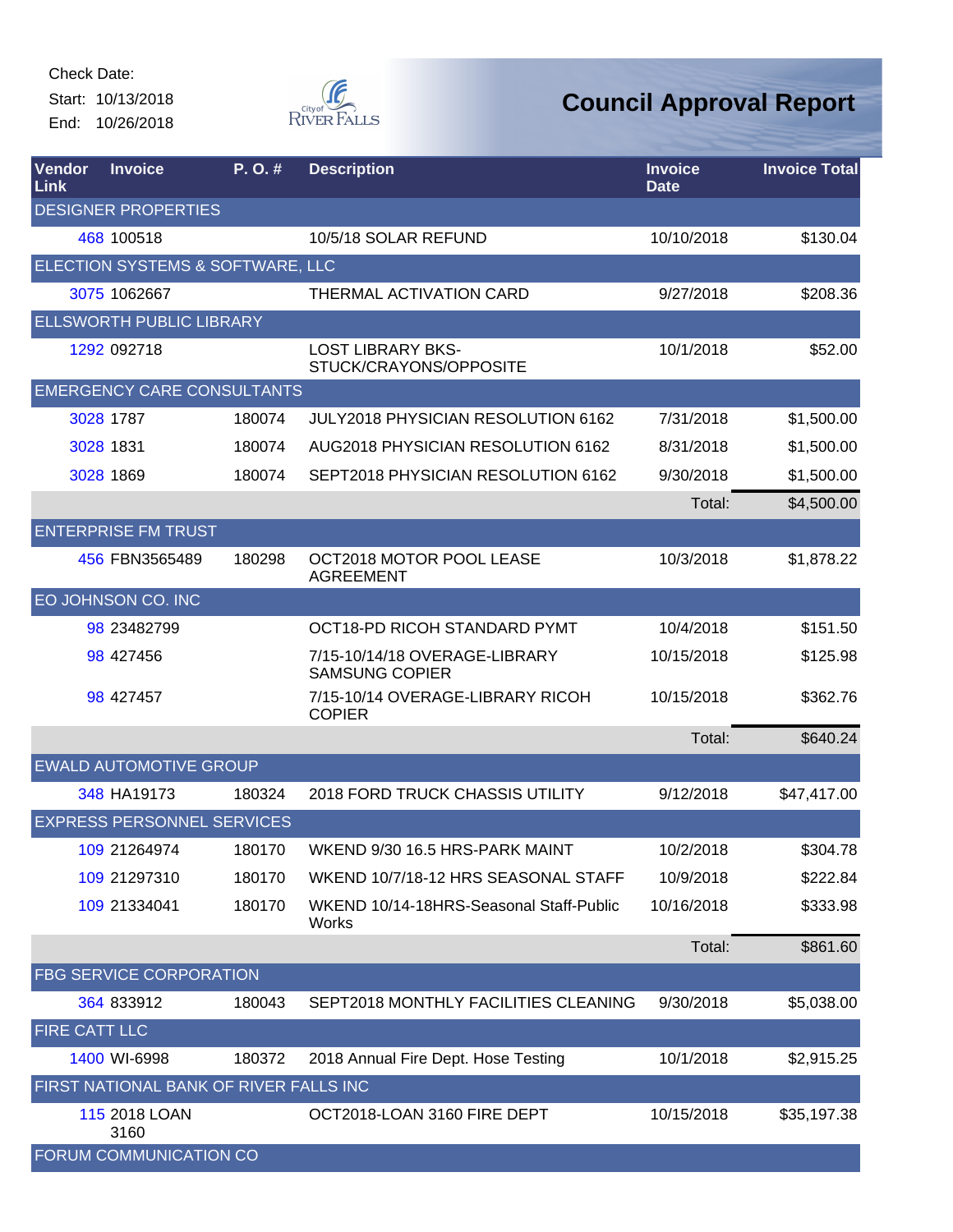Start: 10/13/2018 End: 10/26/2018



| Vendor<br>Link        | <b>Invoice</b>                 | P.O.#                               | <b>Description</b>                               | <b>Invoice</b><br><b>Date</b> | <b>Invoice Total</b> |
|-----------------------|--------------------------------|-------------------------------------|--------------------------------------------------|-------------------------------|----------------------|
|                       | 234 2030523                    |                                     | OPEN HOUSE AD-FIRE DEPT                          | 9/30/2018                     | \$581.80             |
|                       | 234 2030494                    |                                     | SEPT18 RF JOURNAL ADS/INSERTS                    | 10/1/2018                     | \$1,212.48           |
|                       |                                |                                     |                                                  | Total:                        | \$1,794.28           |
| <b>FREEMAN, JAMES</b> |                                |                                     |                                                  |                               |                      |
|                       | 389 100518                     |                                     | 10/5/18 SOLAR REFUND                             | 10/10/2018                    | \$134.24             |
|                       | <b>GHD SERVICES INC</b>        |                                     |                                                  |                               |                      |
|                       | 489 953610                     | 180125                              | 8/26-9/29/18 Annual Groundwater Monitoring       | 10/11/2018                    | \$7,553.03           |
| <b>GRACE PAULSON</b>  |                                |                                     |                                                  |                               |                      |
|                       | 937 100518                     |                                     | 10/5/18 SOLAR REFUND                             | 10/10/2018                    | \$63.95              |
| <b>GRAPHIC DESIGN</b> |                                |                                     |                                                  |                               |                      |
|                       | 598 QB24417                    | 180375                              | SPRING2018 CITY NEWSLETTER<br>PRINT/POSTAGE      | 5/14/2018                     | \$3,896.48           |
|                       | 598 QB25782                    |                                     | <b>RESIDENTIAL PARKING PERMITS</b>               | 8/16/2018                     | \$360.00             |
|                       | 598 QB26121                    | 180375                              | <b>FALL2018 CITY NEWSLETTER</b><br>PRINT/POSTAGE | 9/10/2018                     | \$4,719.79           |
|                       |                                |                                     |                                                  | Total:                        | \$8,976.27           |
|                       |                                | HANTEN BROADCASTING COMPANY INC     |                                                  |                               |                      |
|                       | 306 SEPT18                     |                                     | SEPT18 SPORTSCASTERS CLUB                        | 9/30/2018                     | \$60.00              |
| <b>HECHT, JOSHUA</b>  |                                |                                     |                                                  |                               |                      |
|                       | 939 102318                     |                                     | 10/23 WI DELLS PER DIEM                          | 9/27/2018                     | \$75.50              |
|                       |                                | <b>HOISINGTON KOEGLER GROUP INC</b> |                                                  |                               |                      |
|                       | 1261 018-019-6                 | 180191                              | Sept18-Phase 2 Kinni Corridor Plan               | 10/12/2018                    | \$13,405.95          |
|                       | <b>HUEBSCH LAUNDRY COMPANY</b> |                                     |                                                  |                               |                      |
|                       | 146 4156288                    | 180041                              | 10/3/18 HUEBSCH ELECTRIC UNIFORMS                | 10/3/2018                     | \$250.59             |
|                       | 146 4156289                    | 180046                              | 10/3/18 WATER UNIFORMS                           | 10/3/2018                     | \$40.28              |
|                       | 146 4156290                    | 180048                              | 10/3/18 PW UNIFORMS                              | 10/3/2018                     | \$123.36             |
|                       | 146 4156291                    | 180047                              | 10/3/18 WWTP UNIFORMS                            | 10/3/2018                     | \$44.74              |
|                       | 146 4160291                    | 180041                              | 10/10/18 HUEBSCH ELECTRIC UNIFORMS               | 10/10/2018                    | \$250.59             |
|                       | 146 4160292                    | 180046                              | 10/10/18 HUEBSCH WATER UNIFORMS                  | 10/10/2018                    | \$40.28              |
|                       | 146 4160293                    | 180048                              | 10/10/18 HUEBSCH PW UNIFORMS                     | 10/10/2018                    | \$123.36             |
|                       | 146 4160294                    | 180047                              | 10/10/18 HUEBSCH WWTP UNIFORMS                   | 10/10/2018                    | \$44.74              |
|                       | 146 4160954                    |                                     | 10/10 PW BLD-LINEN/BRUSHMATS                     | 10/10/2018                    | \$35.40              |
|                       | 146 4160963                    | 180091                              | 10/10 Rug service for WWTP                       | 10/10/2018                    | \$64.74              |
|                       | 146 4160961                    |                                     | 10/10 CITY HALL BRUSHMATS                        | 10/10/2018                    | \$56.92              |
|                       | 146 4160949                    |                                     | 10/10/18-PD BRUSHMATS                            | 10/10/2018                    | \$55.59              |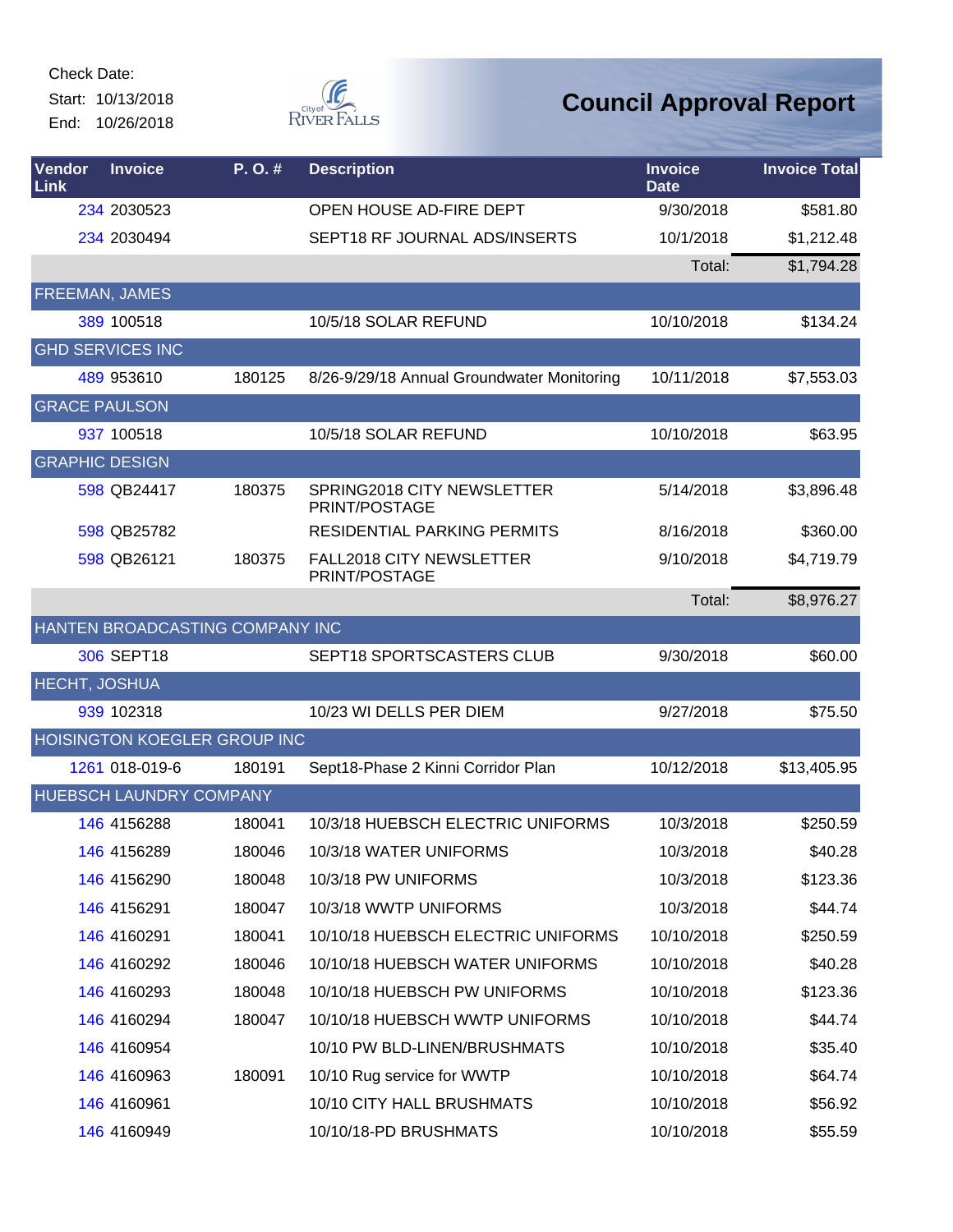Start: 10/13/2018 End: 10/26/2018



| <b>Vendor</b><br>Link | <b>Invoice</b>                      | P.O.#  | <b>Description</b>                           | <b>Invoice</b><br><b>Date</b> | <b>Invoice Total</b> |
|-----------------------|-------------------------------------|--------|----------------------------------------------|-------------------------------|----------------------|
|                       | 146 4164213                         | 180041 | 10/17/18 HUEBSCH ELECTRIC UNIFORMS           | 10/17/2018                    | \$250.59             |
|                       | 146 4164214                         | 180046 | 10/17/18 HUEBSCH WATER UNIFORMS              | 10/17/2018                    | \$40.28              |
|                       | 146 4164216                         | 180047 | 10/17/18 HUEBSCH WWTP UNIFORMS               | 10/17/2018                    | \$44.74              |
|                       |                                     |        |                                              | Total:                        | \$1,466.20           |
|                       | <b>HYDRO-KLEAN LLC</b>              |        |                                              |                               |                      |
|                       | 1758 60935-1                        | 180377 | 2018 Manhole Rehabilitation                  | 9/25/2018                     | \$52,880.80          |
| I & S GROUP, INC      |                                     |        |                                              |                               |                      |
|                       | 2787 52225                          | 180163 | <b>SEPT18-Glen Park Pavilion - Construct</b> | 9/30/2018                     | \$3,449.00           |
|                       | 2787 52226                          | 180161 | SEPT18-Glen Park Renovation Project          | 9/30/2018                     | \$16,153.00          |
|                       |                                     |        |                                              | Total:                        | \$19,602.00          |
| <b>INFOSEND INC</b>   |                                     |        |                                              |                               |                      |
|                       | 150 142772                          | 180071 | SEPT2018 RFMU MONTHLY STMT SVC               | 9/28/2018                     | \$3,170.89           |
| JENSEN, PAUL          |                                     |        |                                              |                               |                      |
|                       | 1762 102118                         |        | 10/21 APPLETON TRAVEL PER DIEM               | 9/27/2018                     | \$265.50             |
| <b>JT SERVICES</b>    |                                     |        |                                              |                               |                      |
|                       | 962 JT18-274-05                     | 180200 | ELECTRIC-12 DECORATIVE POSTS                 | 10/1/2018                     | \$20,268.00          |
|                       | <b>KENNETT, MATTHEW</b>             |        |                                              |                               |                      |
|                       | 482 102318                          |        | 10/23 WI DELLS PER DIEM                      | 9/27/2018                     | \$75.50              |
|                       | 482 101518                          |        | 10/15/18 APPLETON PER DIEM                   | 10/15/2018                    | \$224.00             |
|                       |                                     |        |                                              | Total:                        | \$299.50             |
| <b>KWIK TRIP</b>      |                                     |        |                                              |                               |                      |
|                       | <b>172 SEPT18</b>                   |        | SEPT18 MOTOR FUEL STMT                       | 10/1/2018                     | \$10,946.54          |
| <b>LAND TITLE INC</b> |                                     |        |                                              |                               |                      |
|                       | 3605 EARNESTMON<br>EY               |        | PURCHASE-2815 PRAIRIE DR                     | 10/12/2018                    | \$10,000.00          |
|                       | LE PHILLIPS MEMORIAL PUBLIC LIBRARY |        |                                              |                               |                      |
|                       | 488 576146                          |        | REIMBURSE-LOST BK/AUTISM                     | 10/12/2018                    | \$11.95              |
|                       | LEAGUE OF WI MUNICIPALITIES         |        |                                              |                               |                      |
|                       | 180 78902                           |        | S.SIMPSON-6/6 URBAN POLICY FORUM             | 5/16/2018                     | \$89.00              |
|                       | LERNER PUBLISHING GROUP             |        |                                              |                               |                      |
|                       | 2210 1303231                        |        | COOL CRYSTALS/ROCKING OUT-BOOKS              | 10/1/2018                     | \$972.02             |
|                       | LINEHAN OUTDOOR SERVICES LLC        |        |                                              |                               |                      |
|                       | 1570 3244                           | 180204 | SEPT18-Whitetail Corporate Park Lawn Care    | 10/4/2018                     | \$855.00             |
|                       | 1570 3246                           | 180203 | Sept18-Sterling Ponds Corporate Park         | 10/4/2018                     | \$375.00             |
|                       | 1570 3245                           | 180202 | Sept18-Sterling Ponds General Mowing-        | 10/4/2018                     | \$1,410.00           |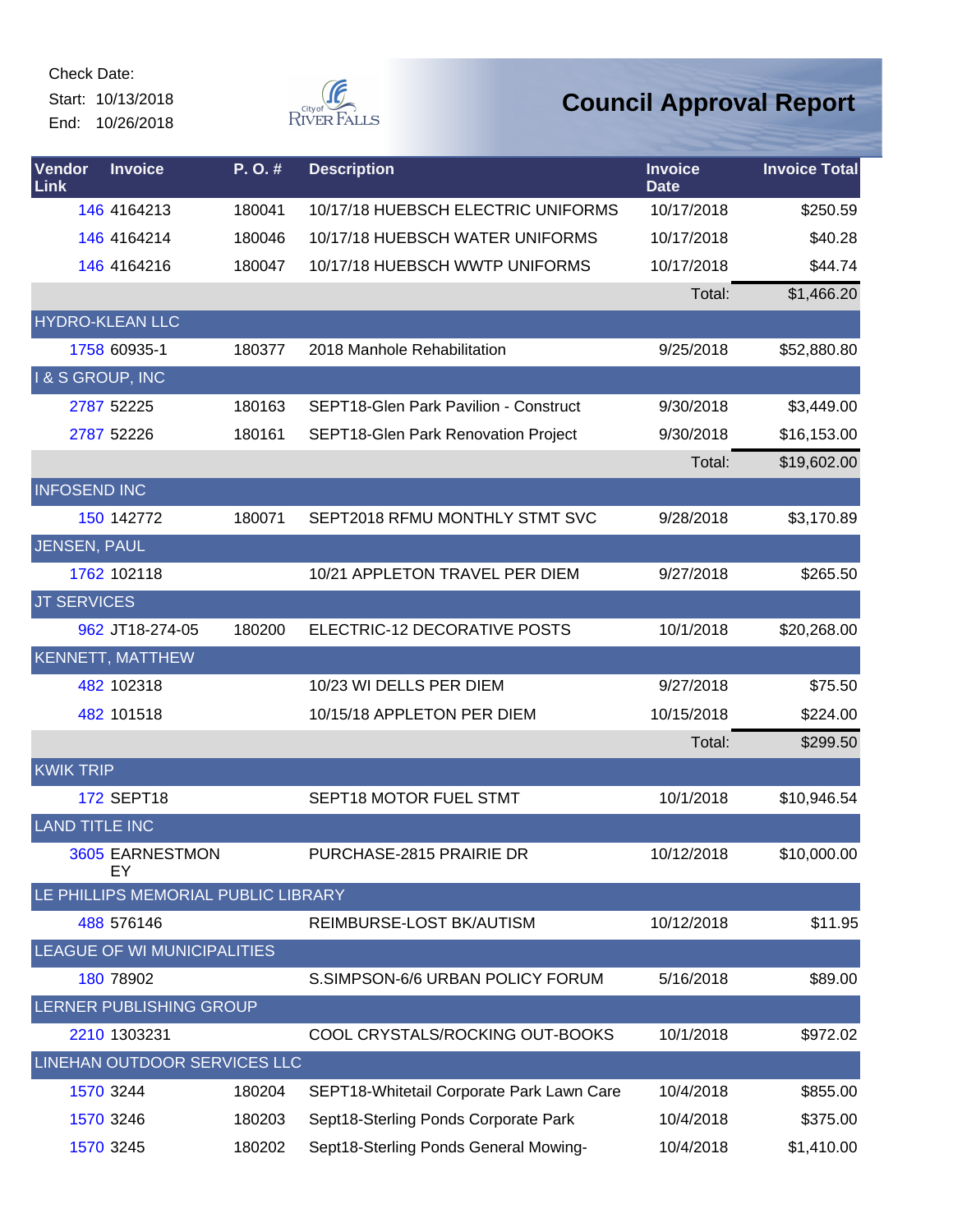Start: 10/13/2018 End: 10/26/2018



| Vendor<br>Link      | <b>Invoice</b>               | P.O.#  | <b>Description</b>                                | <b>Invoice</b><br><b>Date</b> | <b>Invoice Total</b> |
|---------------------|------------------------------|--------|---------------------------------------------------|-------------------------------|----------------------|
|                     | 1570 3247                    |        | SEED/MULCH-GOLFVIEW DR                            | 10/4/2018                     | \$150.00             |
|                     |                              |        |                                                   | Total:                        | \$2,790.00           |
|                     | <b>LOFFLER COMPANIES INC</b> |        |                                                   |                               |                      |
|                     | 182 23436025                 |        | OCT18-MAILROOM PRINTER/BASE PYMT                  | 9/26/2018                     | \$249.00             |
|                     | 182 23436024                 |        | OCT18-CSR/COURT PRINTER-BASE PYMT                 | 9/26/2018                     | \$160.00             |
|                     | 182 367545993                |        | <b>OCT18-PW BASE PYMT &amp; USEAGE</b>            | 9/26/2018                     | \$189.25             |
|                     | 182 2930735                  |        | 9/11-10/10 AMB COPIER OVERAGE                     | 10/9/2018                     | \$11.02              |
|                     | 182 2933203                  |        | 9/19-10/18 COPIER OVERAGE-CSR/COURT               | 10/11/2018                    | \$149.44             |
|                     |                              |        |                                                   | Total:                        | \$758.71             |
| LUCERO, BUDDY       |                              |        |                                                   |                               |                      |
|                     | 861 102518                   |        | 10/25 ELKHART PER DIEM                            | 9/5/2018                      | \$215.70             |
|                     | <b>MAILROOM FINANCE INC</b>  |        |                                                   |                               |                      |
|                     | 845 AUG/SEPT18               | 180063 | <b>AUG/SEPT18 POSTAGE MACHINE FUNDS</b>           | 9/17/2018                     | \$1,500.00           |
|                     | <b>MATHY CONSTRUCTION CO</b> |        |                                                   |                               |                      |
|                     | 1184 5500044930              | 180364 | <b>ASPHALT PATCHING</b>                           | 9/13/2018                     | \$5,389.72           |
|                     | 1184 5500045147              | 180260 | <b>SEPT18 HERITAGE PARK &amp; TRAIL</b>           | 9/27/2018                     | \$3,029.04           |
|                     |                              |        |                                                   | Total:                        | \$8,418.76           |
|                     | <b>MC CROMETER CORP</b>      |        |                                                   |                               |                      |
|                     | 2888 516714                  | 180378 | <b>WELL METER</b>                                 | 9/28/2018                     | \$1,423.93           |
| <b>MIDWEST TAPE</b> |                              |        |                                                   |                               |                      |
|                     | 409 96485828                 |        | WILDCARD/SKYSCRAPER-AUDIO/DVD                     | 10/2/2018                     | \$102.47             |
|                     | 409 96485827                 |        | <b>HOLY GHOST-AUDIO MATERIAL</b>                  | 10/2/2018                     | \$39.99              |
|                     | 409 96485826                 |        | WITCH ELM/COLLECTORS-AUDIO<br><b>MATERIALS</b>    | 10/2/2018                     | \$124.97             |
|                     | 409 96485829                 |        | BIG GAME/SPARK OF LIGHT-AUDIO<br><b>MATERIALS</b> | 10/2/2018                     | \$84.98              |
|                     |                              |        |                                                   | Total:                        | \$352.41             |
| MILLER, RYAN        |                              |        |                                                   |                               |                      |
|                     | 1537 102218                  |        | 10/22 MILWAUKEE PER DIEM                          | 8/28/2018                     | \$131.00             |
|                     | <b>MISSISSIPPI WELDERS</b>   |        |                                                   |                               |                      |
|                     | 568 2802619                  |        | OCT18 COMPRESSED OXYGEN                           | 10/2/2018                     | \$122.58             |
| MJ ELECTRIC, LLC    |                              |        |                                                   |                               |                      |
|                     | 3134 FINALPYMT               | 170415 | FINAL PYMT-POWER PLANT<br><b>RECONSTRUCTION</b>   | 10/16/2018                    | \$133,278.98         |
|                     | MY RECEPTIONIST INC          |        |                                                   |                               |                      |
|                     | 192 S022031017               | 180076 | 9/19-10/16/18 UTILITY AFTER HOURS<br>PHONE SVC    | 10/17/2018                    | \$159.55             |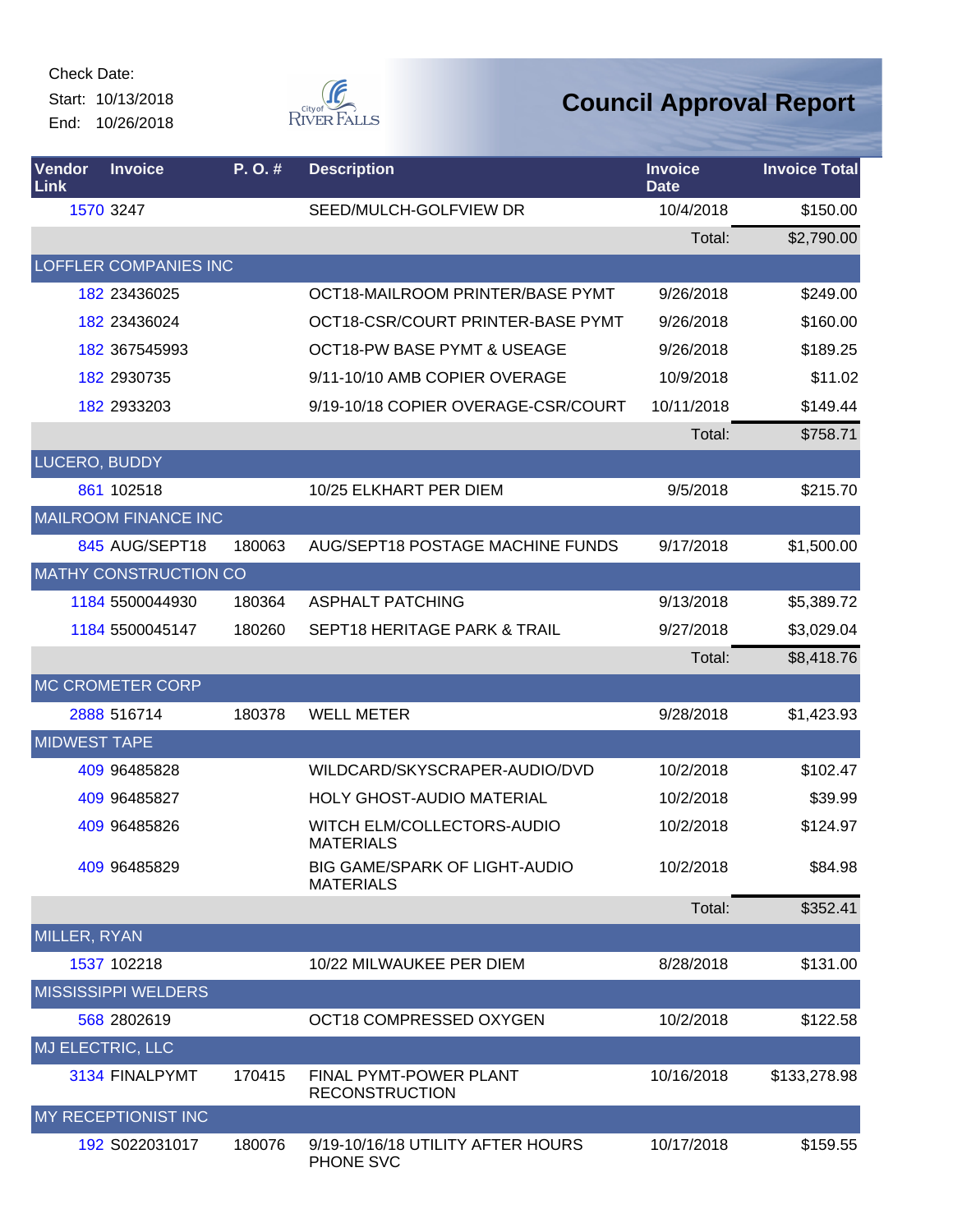Start: 10/13/2018 End: 10/26/2018



| Vendor<br>Link | <b>Invoice</b>                         | P. O. # | <b>Description</b>                                   | <b>Invoice</b><br><b>Date</b> | <b>Invoice Total</b> |
|----------------|----------------------------------------|---------|------------------------------------------------------|-------------------------------|----------------------|
|                | <b>NORTHTOWN CLEANER</b>               |         |                                                      |                               |                      |
|                | 816 0939                               |         | 10/4 PD UNIFORM CLEANING                             | 10/4/2018                     | \$13.06              |
|                | OGDEN ENGINEERING COMPANY INC          |         |                                                      |                               |                      |
|                | 203 18-3439                            | 180366  | 6/5-8/7 Surverying for Electric Project              | 10/7/2018                     | \$1,073.00           |
|                | ONE TIME PAY VENDOR                    |         |                                                      |                               |                      |
|                | 9999 100418                            |         | MICHAEL PERRY EVENT-PA SYSTEM                        | 10/4/2018                     | \$200.00             |
|                | PIERCE COUNTY TREASURER                |         |                                                      |                               |                      |
|                | <b>210 SEPT18</b>                      |         | SEPT18 JAIL, DWI & INTERLOCK                         | 10/1/2018                     | \$1,056.42           |
|                | PIERCE VET CLINIC                      |         |                                                      |                               |                      |
|                | 442 114311                             |         | D.LOIDA DOG-RABIES/HEALTH CERT                       | 10/15/2018                    | \$43.00              |
|                | PJ KORTENS AND COMPANY INC             |         |                                                      |                               |                      |
|                | 3253 10020857                          | 180099  | OCT18-RF CONTROL UPGRADE W/OPTIONS                   | 10/3/2018                     | \$28,575.16          |
|                | POWER & TELEPHONE SUPPLY CO            |         |                                                      |                               |                      |
|                | 3348 6533153-00                        | 180341  | FIBER MATERIAL-BRACKETS/DAMPERS                      | 10/15/2018                    | \$7,637.50           |
|                | PUBLIC SERVICE COMMISSION OF WISCONSIN |         |                                                      |                               |                      |
|                | 216 RA19-I-05110                       |         | 17/18 REMAINDER&18/19 UTIL ADV<br><b>ASSESSMENTS</b> | 10/1/2018                     | \$15,396.70          |
|                | <b>RFMU PAYMENTS OR REFUNDS</b>        |         |                                                      |                               |                      |
|                | 990610 507305                          |         | RFMU OVERPYMT-ACCT#5073-05                           | 10/11/2018                    | \$295.65             |
|                | 990610 135203                          |         | RFMU OVERPYMT-ACCT#135203                            | 10/11/2018                    | \$327.01             |
|                | 990610 213600                          |         | RFMU OVERPYMT-ACCT#213600                            | 10/11/2018                    | \$45.28              |
|                | 990610 393118                          |         | RFMU OVERPYMT-ACCT#393118                            | 10/11/2018                    | \$110.85             |
|                | 990610 404318                          |         | RFMU OVERPYMT-ACCT#404318                            | 10/11/2018                    | \$67.50              |
|                | 990610 436510                          |         | RFMU OVERPYMT-ACCT#436510                            | 10/11/2018                    | \$44.95              |
|                | 990610 444300                          |         | RFMU OVERPYMT-ACCT#444300                            | 10/11/2018                    | \$374.73             |
|                | 990610 450711                          |         | RFMU OVERPYMT-ACCT#450710                            | 10/11/2018                    | \$107.58             |
|                | 990610 451319                          |         | RFMU OVERPYMT-ACCT#451319                            | 10/11/2018                    | \$11.14              |
|                | 990610 452823                          |         | RFMU OVERPYMT-ACCT#452823                            | 10/11/2018                    | \$42.42              |
|                | 990610 517312                          |         | RFMU OVERPYMT-ACCT#517312                            | 10/11/2018                    | \$137.76             |
|                | 990610 529320                          |         | RFMU OVERPYMT-ACCT#529320                            | 10/11/2018                    | \$196.36             |
|                | 990610 563403                          |         | RFMU OVERPYMT-ACCT#563403                            | 10/11/2018                    | \$10.46              |
|                | 990610 649605                          |         | RFMU OVERPYMT-ACCT#649605                            | 10/11/2018                    | \$27.62              |
|                | 990610 664325                          |         | RFMU OVERPYMT-ACCT#664325                            | 10/11/2018                    | \$56.96              |
|                | 990610 762201                          |         | RFMU OVERPYMT-ACCT#762201                            | 10/11/2018                    | \$39.54              |
|                | 990610 782604                          |         | RFMU OVERPYMT-ACCT#782604                            | 10/11/2018                    | \$349.93             |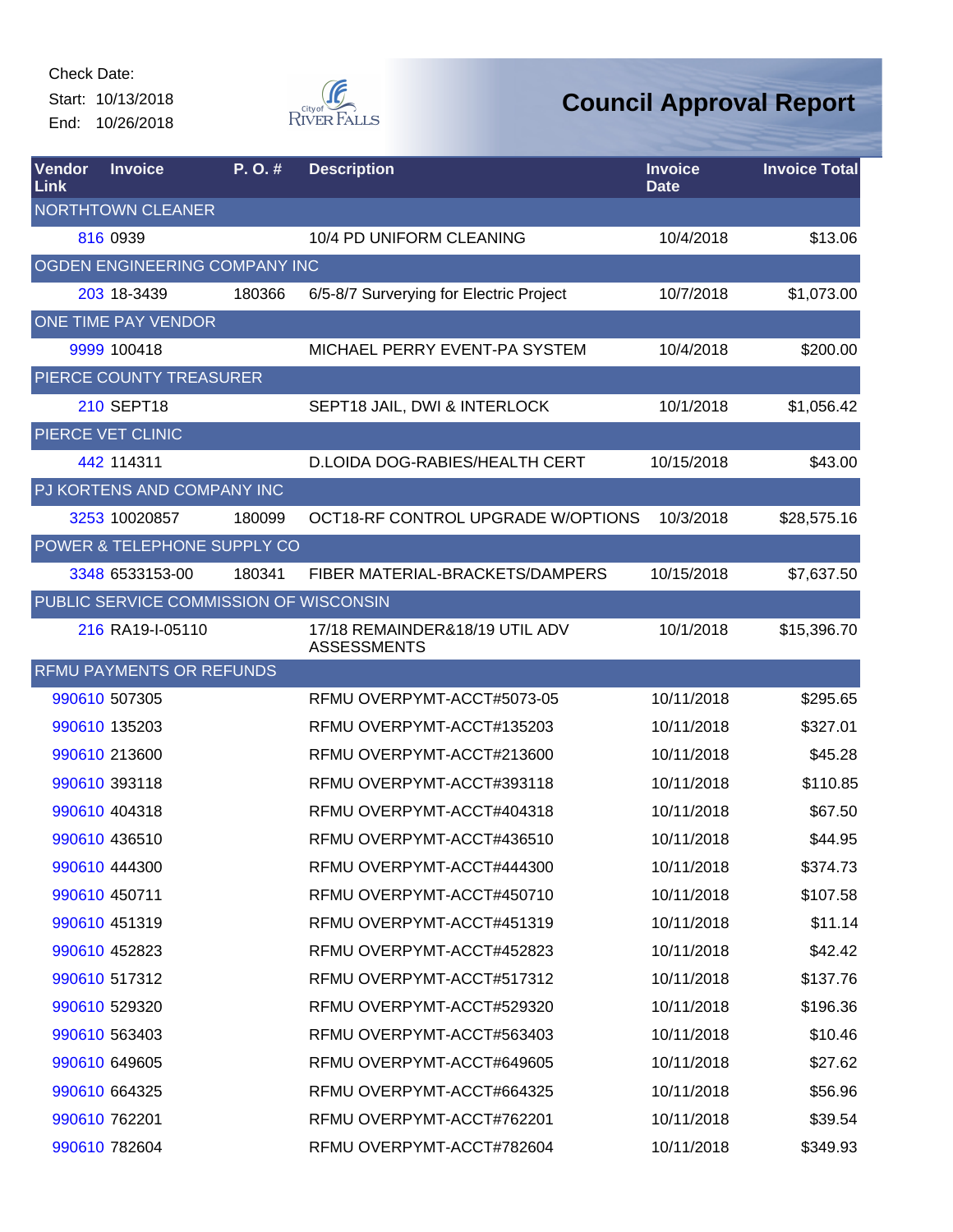Start: 10/13/2018 End: 10/26/2018



| Vendor<br>Link     | <b>Invoice</b>                      | P.O.#  | <b>Description</b>                           | <b>Invoice</b><br><b>Date</b> | <b>Invoice Total</b> |
|--------------------|-------------------------------------|--------|----------------------------------------------|-------------------------------|----------------------|
|                    | 990610 794602                       |        | RFMU OVERPYMT-ACCT#794602                    | 10/11/2018                    | \$136.58             |
|                    | 990610 809601                       |        | RFMU OVERPYMT-ACCT#809601                    | 10/11/2018                    | \$27.84              |
|                    | 990610 837501                       |        | RFMU OVERPYMT-ACCT#837501                    | 10/11/2018                    | \$41.45              |
|                    | 990610 864401                       |        | RFMU OVERPYMT-ACCT#864401                    | 10/11/2018                    | \$23.87              |
|                    | 990610 911404                       |        | RFMU OVERPYMT-ACCT#911404                    | 10/11/2018                    | \$4.12               |
|                    | 990610 963500                       |        | RFMU OVERPYMT-ACCT#963500                    | 10/11/2018                    | \$46.44              |
|                    | 990610 977800                       |        | RFMU OVERPYMT-ACCT#977800                    | 10/11/2018                    | \$146.66             |
|                    |                                     |        |                                              | Total:                        | \$2,672.70           |
|                    | <b>RICE LAKE PUBLIC LIBRARY</b>     |        |                                              |                               |                      |
|                    | 501 092718                          |        | LOST LIBRARY BK-ONE FOR MONEY                | 10/1/2018                     | \$28.00              |
|                    | RIVER FALLS CHAMBER OF COMMERCE INC |        |                                              |                               |                      |
|                    | 225 16285                           |        | <b>OCT18-APPLIANCE REBATES</b>               | 10/4/2018                     | \$300.00             |
|                    | 225 16288                           |        | DISCOVER WI PARTNERSHIP EXTENSION            | 10/9/2018                     | \$1,000.00           |
|                    | 225 16334                           |        | LANDLORD CONNECTIONS/SPEAKER<br><b>GIFTS</b> | 10/16/2018                    | \$30.00              |
|                    |                                     |        |                                              | Total:                        | \$1,330.00           |
|                    | <b>RIVER FALLS ROTARY</b>           |        |                                              |                               |                      |
|                    | 458 2716                            |        | S.NELSON-4TH QTR DUES                        | 10/1/2018                     | \$115.00             |
|                    | 458 2747                            |        | <b>GYOUNG-4TH QTR DUES</b>                   | 10/1/2018                     | \$115.00             |
|                    |                                     |        |                                              | Total:                        | \$230.00             |
|                    | RIVER FALLS SENIOR CITIZENS         |        |                                              |                               |                      |
|                    | 438 OCT18                           |        | <b>OCT18 SENIOR CENTER</b>                   | 10/1/2018                     | \$500.00             |
|                    | RIVER FALLS VETERINARY HOSPITAL     |        |                                              |                               |                      |
|                    | 2810 19047                          |        | 8/28/18 FELINE EXAM/VACCINE                  | 8/28/2018                     | \$100.00             |
|                    | 2810 LATECHGS                       |        | LATE CHGS-DATING BACK TO MARCH2018           | 9/30/2018                     | \$12.00              |
|                    |                                     |        |                                              | Total:                        | \$112.00             |
|                    | RIVER FALLS YOUTH BASEBALL          |        |                                              |                               |                      |
|                    | 1358 2018                           | 180367 | 2018-Umpires for Pony and WWBL game          | 10/1/2018                     | \$1,280.00           |
| <b>RUNNING INC</b> |                                     |        |                                              |                               |                      |
|                    | 1573 19461                          | 180073 | SEPT2018 Taxi Management Services            | 10/3/2018                     | \$16,079.31          |
|                    | <b>SAINT JOHN'S UNIVERSITY</b>      |        |                                              |                               |                      |
|                    | 3610 RFPL001                        |        | LOAN FEE-ST JOHN'S BIBLE COLLECTION          | 10/2/2018                     | \$500.00             |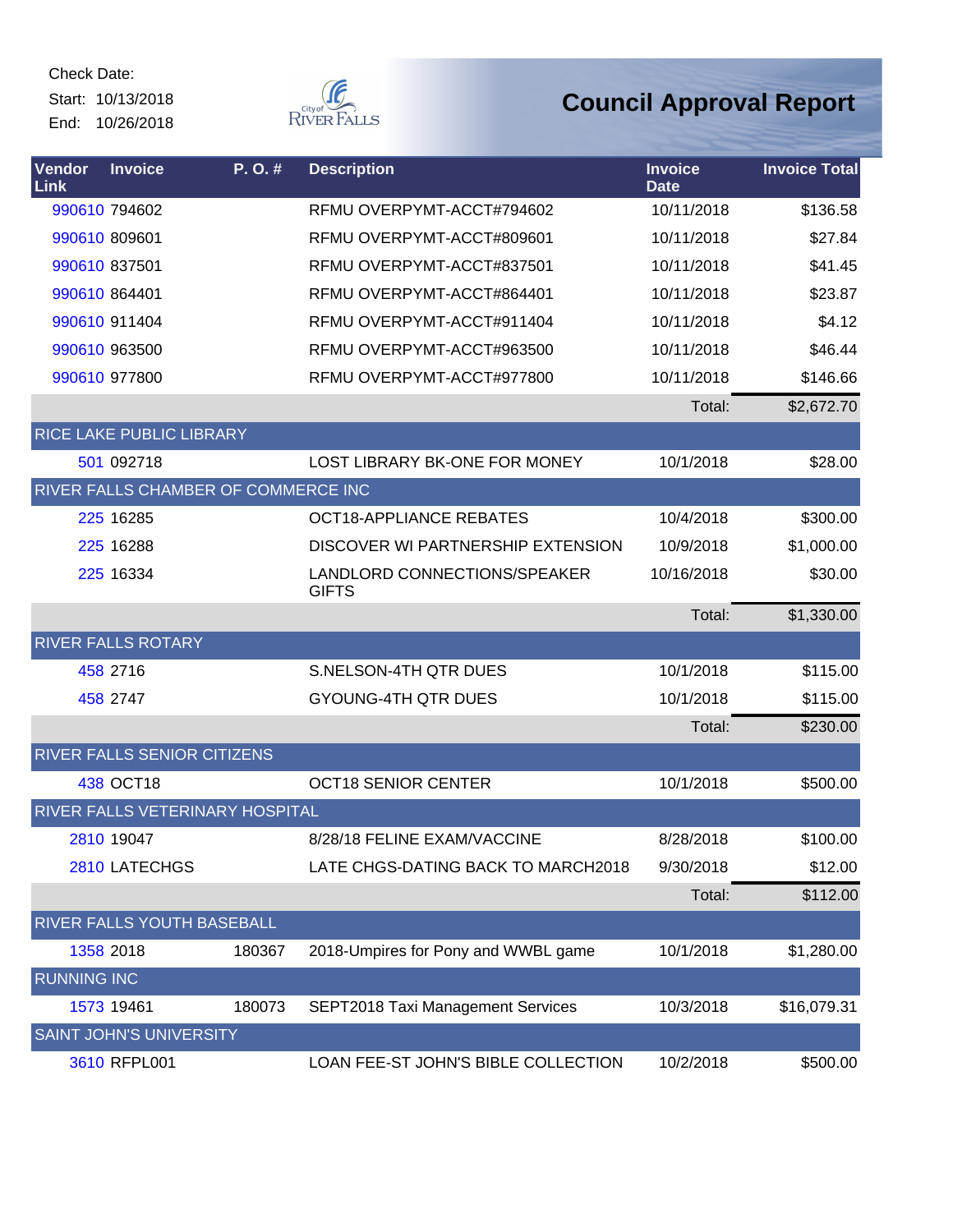Check Date: Start: 10/13/2018

End: 10/26/2018



| <b>Vendor</b><br>Link | <b>Invoice</b>                       | P. O. # | <b>Description</b>                                  | <b>Invoice</b><br><b>Date</b> | <b>Invoice Total</b> |
|-----------------------|--------------------------------------|---------|-----------------------------------------------------|-------------------------------|----------------------|
|                       | SCHNEIDER LAWN CARE SERVICES LLC     |         |                                                     |                               |                      |
|                       | 1144 2632                            |         | SEPT18 LAWN MAINT-VARIOUS<br><b>ADDRESSES</b>       | 10/1/2018                     | \$140.00             |
|                       | 1144 2664                            |         | AUG18-LAWN MAINT-VARIOUS ADDRESSES                  | 10/8/2018                     | \$200.00             |
|                       |                                      |         |                                                     | Total:                        | \$340.00             |
| <b>SEAN DOWNING</b>   |                                      |         |                                                     |                               |                      |
|                       | 3069 102318                          |         | 10/23/18 WI DELLS PER DIEM                          | 10/15/2018                    | \$112.75             |
|                       | SHORT ELLIOTT HENDRICKSON INC        |         |                                                     |                               |                      |
|                       | 244 357554                           | 180230  | SEPT18-SYCAMORE WARRANTY<br><b>INSPECTION</b>       | 10/11/2018                    | \$3,667.34           |
|                       | SPRING VALLEY PUBLIC LIBRARY         |         |                                                     |                               |                      |
|                       | 3611 669401                          |         | REIMBURSE-DAMAGED<br>BOOK/SUMMERLAND                | 10/15/2018                    | \$25.00              |
|                       |                                      |         | ST CROIX COUNTY EMERGENCY COMMUNICATIONS            |                               |                      |
|                       | 3612 IAR006                          |         | 12/1/18-2/1/24 IAM RESPONDING PHONE<br><b>APP</b>   | 10/15/2018                    | \$3,060.00           |
|                       | ST CROIX COUNTY HIGHWAY DEPARTMENT   |         |                                                     |                               |                      |
|                       | 956 933                              | 180097  | 9/9-9/22/18 SPRAY PATCHING                          | 10/3/2018                     | \$17,360.41          |
|                       | <b>ST CROIX COUNTY TREASURER</b>     |         |                                                     |                               |                      |
|                       | 252 SEPT18                           |         | SEPT18 JAIL, DWI & INTERLOCK                        | 10/1/2018                     | \$444.44             |
|                       | ST CROIX VALLEY NATURAL GAS CO       |         |                                                     |                               |                      |
|                       | 255 SEPT18                           |         | SEPT2018 NATURAL GAS BILL                           | 10/5/2018                     | \$1,209.39           |
|                       | <b>STAFFORD ROSENBAUM</b>            |         |                                                     |                               |                      |
|                       | 2522 1215389                         | 180087  | THRU 9/30/18 TOWN OF TROY SUIT LEGAL<br><b>SVC</b>  | 10/16/2018                    | \$200.00             |
|                       | <b>STATE CHEMICAL SOLUTIONS</b>      |         |                                                     |                               |                      |
|                       | 945 900683613                        |         | LIBRARY-1 CASE FRAGRANCE PACK                       | 10/8/2018                     | \$141.26             |
| <b>STATE OF WI</b>    |                                      |         |                                                     |                               |                      |
|                       | 259 SEPT18                           |         | SEPT18 PENALTY ASSESSMENT                           | 10/1/2018                     | \$3,916.27           |
|                       | STATE OF WI - DEPT OF TRANSPORTATION |         |                                                     |                               |                      |
|                       | 219 395-<br>0000100135               |         | TRUDESILL-8/2-8/17 DAAT INSTRUCTOR<br><b>COURSE</b> | 9/18/2018                     | \$1,070.00           |
|                       | STUART C IRBY TOOL AND SAFETY        |         |                                                     |                               |                      |
|                       | 156 S010963211.00 180347<br>1        |         | INV-RADIUS ELBOW W/DEEP SOCKETS                     | 10/5/2018                     | \$855.12             |
| <b>SUE LANGER</b>     |                                      |         |                                                     |                               |                      |
|                       | 2875 092818                          |         | PER DIEM INCREASE-9/30 ORLANDO TRIP                 | 9/28/2018                     | \$26.25              |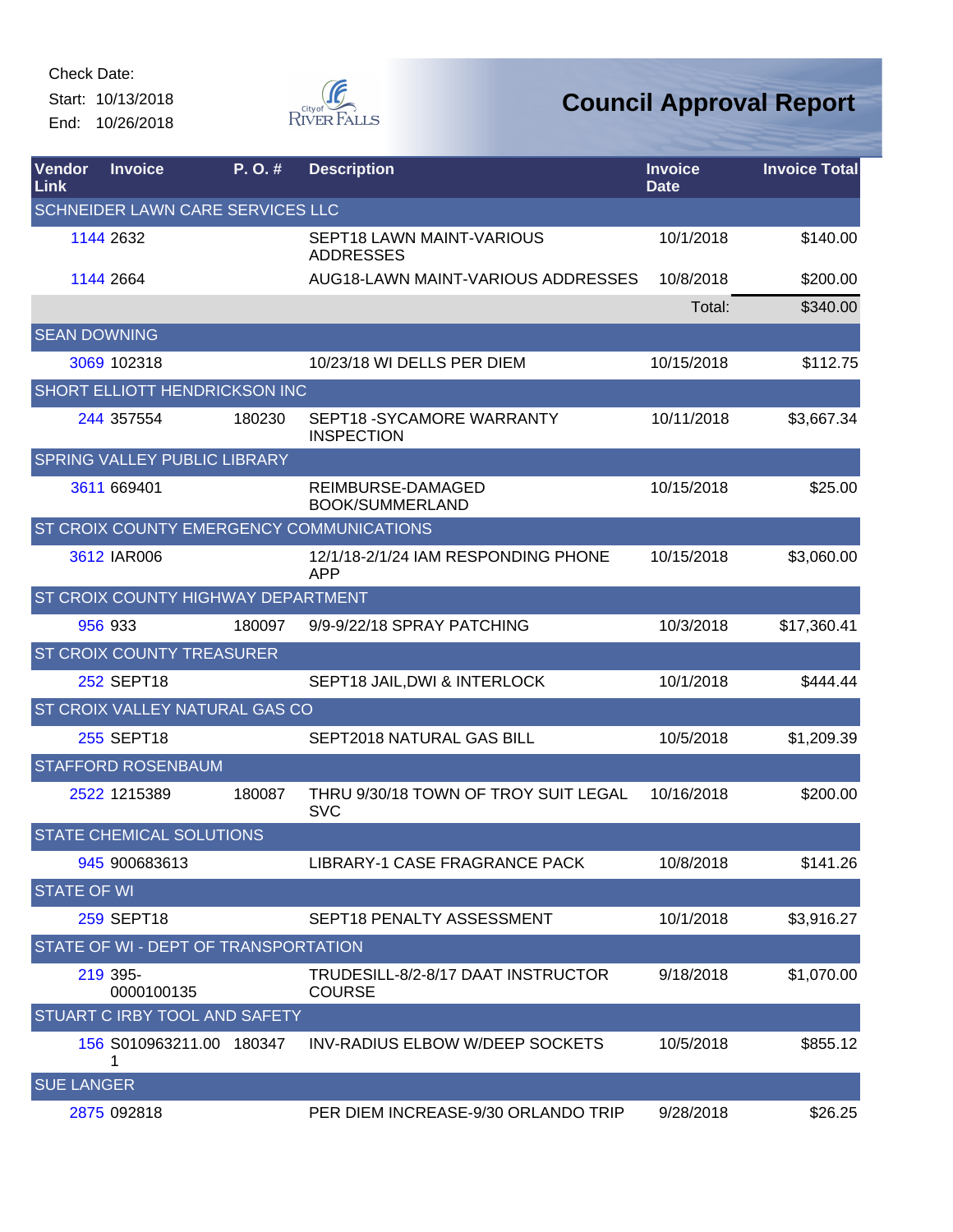Start: 10/13/2018 End: 10/26/2018



| Vendor<br>Link        | <b>Invoice</b>                | P.O.#  | <b>Description</b>                                      | <b>Invoice</b><br><b>Date</b> | <b>Invoice Total</b> |  |  |  |
|-----------------------|-------------------------------|--------|---------------------------------------------------------|-------------------------------|----------------------|--|--|--|
|                       | TD & I CABLE MAINTENANCE INC  |        |                                                         |                               |                      |  |  |  |
|                       | 2008 9067                     | 180360 | 1236 SUNSET/DIRECTIONAL BORING                          | 10/2/2018                     | \$2,205.00           |  |  |  |
|                       | <b>THERESA FAUSTINI</b>       |        |                                                         |                               |                      |  |  |  |
|                       | 3553 695981                   |        | REIMBURSE-NAT REG PRACTICAL EXAM                        | 10/15/2018                    | \$150.00             |  |  |  |
| THOMAS, STEVE         |                               |        |                                                         |                               |                      |  |  |  |
|                       | 940 102118                    |        | 10/21/18 APPLETON PER DIEM                              | 10/16/2018                    | \$265.50             |  |  |  |
|                       |                               |        | TOLTZ, KING, DUVALL, ANDERSON & ASSOCIATES              |                               |                      |  |  |  |
|                       | 2172 002018003797             | 170376 | 8/26-9/29 SVCS-N Interceptor Land Aquisition            | 10/8/2018                     | \$494.13             |  |  |  |
|                       | TOTAL EXCAVATING LLC          |        |                                                         |                               |                      |  |  |  |
|                       | 270 2583                      | 180321 | WATER MAIN VALVE LEAK REPAIR/ALDI'S                     | 8/28/2018                     | \$1,445.00           |  |  |  |
|                       | <b>TRANS ALARM INC</b>        |        |                                                         |                               |                      |  |  |  |
|                       | 557 94781904                  |        | 8/1/18-10/31/18-FIRE MONITORING                         | 8/1/2018                      | \$125.85             |  |  |  |
|                       | 557 94834883                  |        | 4TH QTR 2018 HOFFMAN PARK<br><b>MONITORING</b>          | 10/1/2018                     | \$125.85             |  |  |  |
|                       |                               |        |                                                         | Total:                        | \$251.70             |  |  |  |
|                       | TRC ENVIRONMENTAL CORPORATION |        |                                                         |                               |                      |  |  |  |
|                       | 1405 302505                   | 180240 | THROUGH AUG2018-HYRDROELECTRIC<br><b>RELICENSIN</b>     | 9/28/2018                     | \$51,184.26          |  |  |  |
|                       | <b>TREICHEL, DANIEL</b>       |        |                                                         |                               |                      |  |  |  |
|                       | 1073 102318                   |        | 10/23 WI DELLS PER DIEM                                 | 10/9/2018                     | \$75.50              |  |  |  |
|                       |                               |        | TRI-COUNTY LAW ENFORCEMENT ASSOCIATION INC              |                               |                      |  |  |  |
|                       | 2051 2018                     |        | 2019 ANNUAL DUES                                        | 9/20/2018                     | \$75.00              |  |  |  |
|                       | <b>UHL COMPANY INC</b>        |        |                                                         |                               |                      |  |  |  |
|                       | 446 56257                     | 180066 | <b>10/1 PYMT-PREVENTATIVE MAINT</b><br><b>CONTRACT</b>  | 10/2/2018                     | \$1,265.00           |  |  |  |
|                       | 446 56368                     | 180309 | OCT18-LIBRARY VAV MAINTENANCE                           | 10/9/2018                     | \$17,363.00          |  |  |  |
|                       |                               |        |                                                         | Total:                        | \$18,628.00          |  |  |  |
|                       | <b>US BANK NATIONAL ASSOC</b> |        |                                                         |                               |                      |  |  |  |
|                       | 284 1242594                   |        | 2016A SWR REV BONDS INTEREST PYMT                       | 9/19/2018                     | \$55,675.00          |  |  |  |
|                       | 284 5125398                   |        | 9/1/18-8/31/19 PAYING<br><b>AGENT/REGIST/TRSFR AGNT</b> | 9/25/2018                     | \$500.00             |  |  |  |
|                       |                               |        |                                                         | Total:                        | \$56,175.00          |  |  |  |
| <b>UW RIVER FALLS</b> |                               |        |                                                         |                               |                      |  |  |  |
|                       | 288 CSO794                    |        | AUG18 FACILITY USE/FALLS ROOM                           | 9/27/2018                     | \$50.00              |  |  |  |
|                       | <b>VERSA VEND VENDING</b>     |        |                                                         |                               |                      |  |  |  |
|                       | 1205 2114:018220              |        | 9/26 PD COFFEE                                          | 9/26/2018                     | \$162.00             |  |  |  |
|                       | VIKING COCA-COLA BOTTLING CO  |        |                                                         |                               |                      |  |  |  |